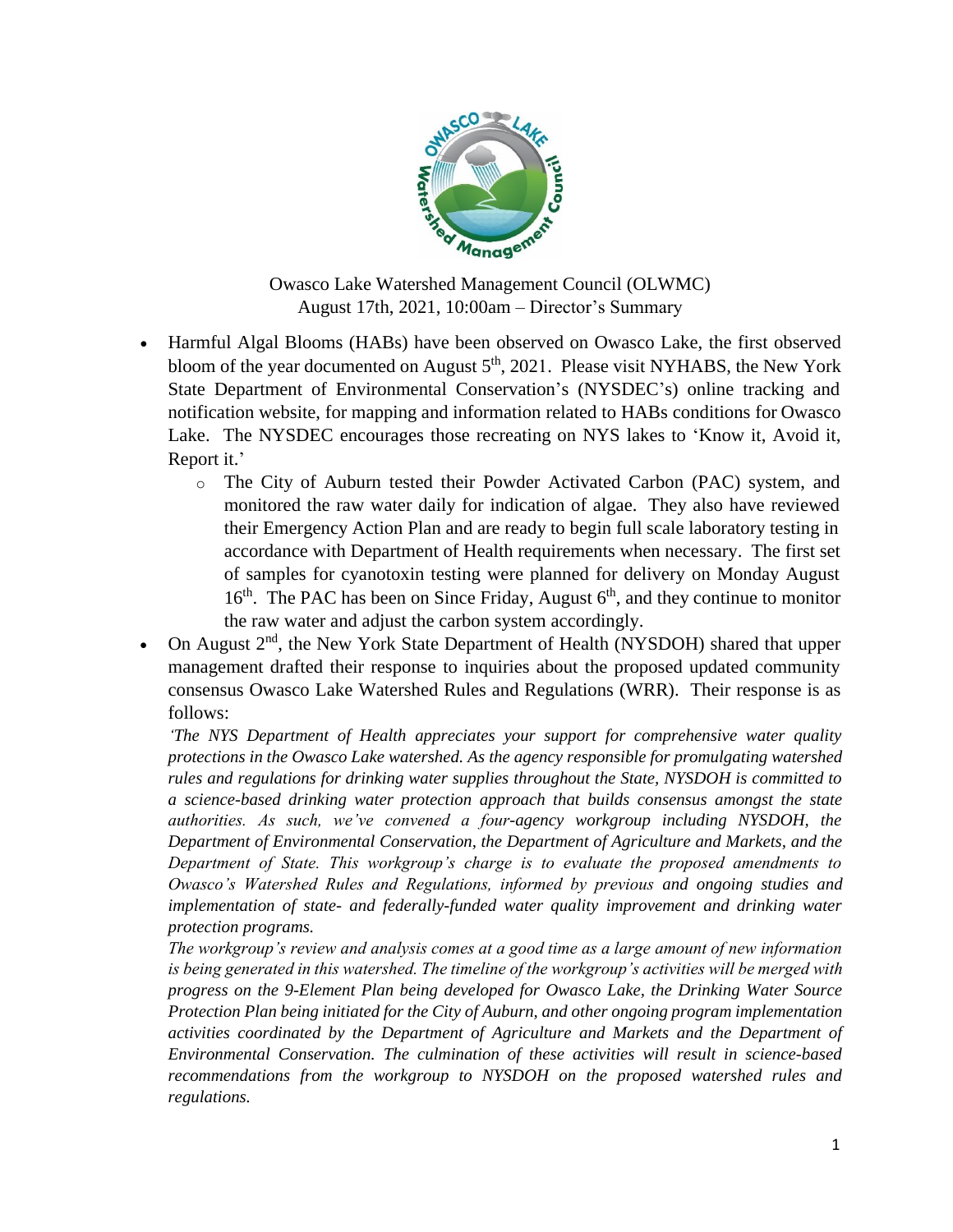*NYSDOH is pleased to coordinate across state agencies on this evaluation and we look forward to developing recommendations that address the proposed rules revisions in a manner that protects the Lake Owasco watershed for many years to come. If you have any additional questions, please do not hesitate to contact the Bureau of Water Supply Protection at (518) 402-7650 or [bpwsp@health.ny.gov.](mailto:bpwsp@health.ny.gov)'*

- Assemblymember, Sarah Clark, of the Owasco Watershed neighboring 135 Assembly District, is yet another elected official who has committed to preparing a letter of endorsement for the adoption of the updated WRR.
- The OLWMC is administering, on behalf of the City of Auburn, the Conservation Kick Great Lakes Commission grant program that is structured to provide funding in the form of water quality credits to producers seeking to install conservation practices. The city granted 50 percent of the funding required for this conservation program. Project partner, the Cayuga County Soil and Water Conservation District (CCSWCD), is working with a targeted producer to get application materials together and to review preliminary project designs. Project funding will meet the implementation costs of installing a water and sediment control basin (WASCOB) on a selected watershed producer's property.
- The New York State Energy Research and Development Authority (NYSERDA) has approved the OLWMC to participate in the New York State [Clean Energy Internship](https://nam01.safelinks.protection.outlook.com/?url=https%3A%2F%2Fprotect2.fireeye.com%2Fv1%2Furl%3Fk%3D4af81bb6-16de2c15-4afae283-000babda0106-df18e7b791387d11%26q%3D1%26e%3D145b393a-dd11-46e9-a16c-82da8e6f3c67%26u%3Dhttps%253A%252F%252Fnam01.safelinks.protection.outlook.com%252F%253Furl%253Dhttps%25253A%25252F%25252Fportal.nyserda.ny.gov%25252FCORE_Solicitation_Detail_Page%25253FSolicitationId%25253Da0rt000000MdhViAAJ%2526data%253D02%25257C01%25257CRVance%252540trccompanies.com%25257C7a615c1aa33e4225d49e08d7a4d4b4ea%25257C543eaf7b7e0d4076a34d1fc8cc20e5bb%25257C0%25257C0%25257C637159105798061945%2526sdata%253DbeVz2kmxcxn1g7AjvOvKUiIcsaq5EH7krkEkkU59OqQ%25253D%2526reserved%253D0&data=02%7C01%7CRVance%40trccompanies.com%7C7712f0efde0c4b6be7d208d7ac06775a%7C543eaf7b7e0d4076a34d1fc8cc20e5bb%7C0%7C0%7C637167016102811516&sdata=hZncB1blcrShCxa034rZxfePhXow3BmZYnj%2FLHQScXU%3D&reserved=0)  [Program.](https://nam01.safelinks.protection.outlook.com/?url=https%3A%2F%2Fprotect2.fireeye.com%2Fv1%2Furl%3Fk%3D4af81bb6-16de2c15-4afae283-000babda0106-df18e7b791387d11%26q%3D1%26e%3D145b393a-dd11-46e9-a16c-82da8e6f3c67%26u%3Dhttps%253A%252F%252Fnam01.safelinks.protection.outlook.com%252F%253Furl%253Dhttps%25253A%25252F%25252Fportal.nyserda.ny.gov%25252FCORE_Solicitation_Detail_Page%25253FSolicitationId%25253Da0rt000000MdhViAAJ%2526data%253D02%25257C01%25257CRVance%252540trccompanies.com%25257C7a615c1aa33e4225d49e08d7a4d4b4ea%25257C543eaf7b7e0d4076a34d1fc8cc20e5bb%25257C0%25257C0%25257C637159105798061945%2526sdata%253DbeVz2kmxcxn1g7AjvOvKUiIcsaq5EH7krkEkkU59OqQ%25253D%2526reserved%253D0&data=02%7C01%7CRVance%40trccompanies.com%7C7712f0efde0c4b6be7d208d7ac06775a%7C543eaf7b7e0d4076a34d1fc8cc20e5bb%7C0%7C0%7C637167016102811516&sdata=hZncB1blcrShCxa034rZxfePhXow3BmZYnj%2FLHQScXU%3D&reserved=0) We are attempting to select an intern whose primary responsibility will be to advance and facilitate Climate Smart Communities accreditation and certification for the Town of Owasco and program accreditation and registration for other watershed municipalities.
- The Owasco Lake Watershed Inspection and Protection Division (OLWIPD) is assisting with promoting Cornell University's ProDairy Dairy Acceleration Program (DAP) by providing program information to eligible dairy producers within the Owasco Lake Watershed.
- Cayuga County's Ashland farm, a large dairy operating in the Cayuga Lake watershed, has agreed to pay more than \$100,000 in penalties and adhere to a strict state monitoring plan under terms of a consent order reached with the state last month, following an illicit manure discharge to Great Gully Brook.
- On July  $20<sup>th</sup>$ , Partners for Healthy Watersheds offered tours of large dairy farms within the Owasco and Cayuga Lake Watersheds for the purpose of conveying the practices that those farms implement according to regulations, and to help protect agricultural impacts on watershed water quality, by reducing sediment and nutrient transport to lakes.
- The OLWMC is working with the Cayuga County Office of Procurement on the advancement of LED flares, rather than incendiary flares, throughout the watershed. Accordingly, the Cayuga County Sherriff's Department is trialing the newer technology, and if the officers are happy with their utility, future procurement efforts will continue to target the LED version.
- The OLWMC's aquatic invasive species (AIS) awareness and 'Clean, Drain, Dry' portable billboard remains positioned directly adjacent to the Emerson Park boat launch.
- 14 Hyfi water level sensors are installed throughout the watershed. This is considered a pilot project, and the OLWMC has been troubleshooting software and service coverage